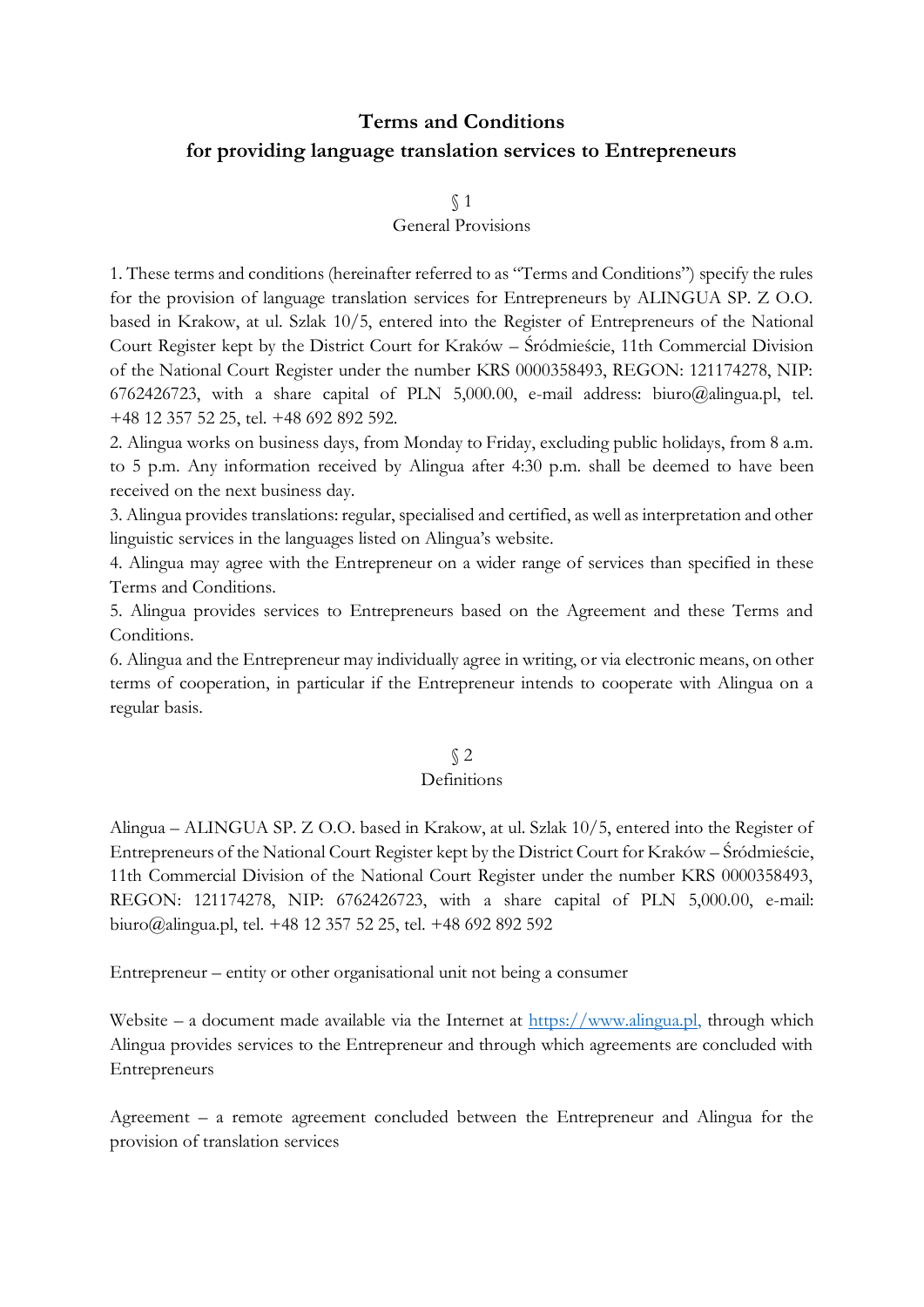Order – the Entrepreneur's declaration of will to accept the Agreement

## § 3

### Placing and accepting Orders

1. Documents to be translated are sent to Alingua in electronic form to the e-mail address:  $\frac{\text{biuro}(a)}{\text{alingua.pl}}$ , as an attachment, delivered in person, or sent by post or courier to the premises of Alingua.

2. By accepting the Terms and Conditions, the Entrepreneur undertakes to protect the content sent to Alingua against malware.

3. The conclusion of a agreement between Alingua and the Entrepreneur requires the following actions:

1) the Entrepreneur's submitting an enquiry containing the complete set of information described in item 4 below,

2) Alingua's feedback on the conditions for concluding the Agreement wit the Entrepreneur,

- 3) Entrepreneur's acceptance of the terms of the performance of the Agreement and acceptance of the terms of the Agreement,
- 4) Alingua confirming the acceptance of the Order for implementation.
- 4. The Entrepreneur's enquiry should include in particular:
	- 1) if possible, a text attached to an e-mail or otherwise provided to Alingua that is to be translated or corrected,
	- 2) information as to which language the text is to be translated to and what purposes the text will be used for,
	- 3) expected date of service completion,
	- 4) e-mail address for contacting the Entrepreneur,
	- 5) phone number for contacting the Entrepreneur,
	- 6) for Services that result in creating a specific document the method of delivery of said document to the Entrepreneur.

5. If the content of the Entrepreneur's enquiry allows for the presentation of the terms of the Agreement, Alingua shall send them to the e-mail address provided by the Entrepreneur.

6. When presenting the Terms of Service, Alingua may indicate that in order to conclude the Agreement, the Entrepreneur will need to pay a prepayment in the form of a total advance payment, advance payment or down payment.

7. In the case of translations with a particular level of difficulty, requiring specialist expertise, the Entrepreneur should provide Alingua with sources of professional vocabulary and allow consultation with the Entrepreneur's representative.

8. After receiving the conditions of concluding the Agreement, the Entrepreneur may inform about the acceptance of these conditions via a message sent by e-mail, which shall be considered as placing an Order. The order will be deemed to be placed when Alingua receives an e-mail from the Entrepreneur accepting the terms of the Agreement and the Terms and Conditions.

9. The message containing the Terms of Service may include the date on which they are binding for Alingua.

10. The Order shall will be considered effective if it is placed before the deadline, and if the need to make a prepayment is indicated in the terms of the conclusion of the Agreement, upon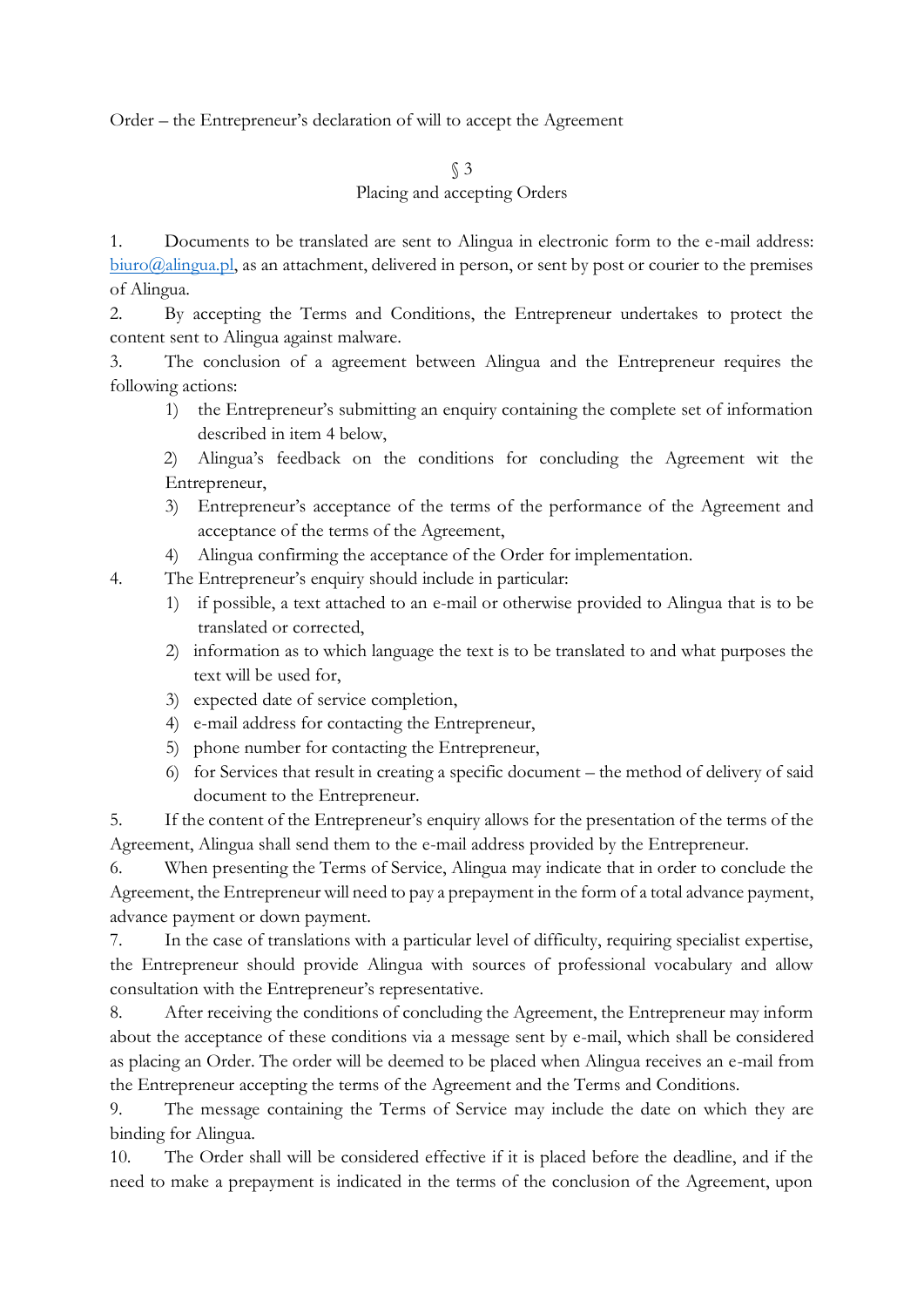advance payment or deposit, when Alingua credits the amount indicated in the terms of performance of the Agreement or receives confirmation of payment.

11. If the Entrepreneur does not confirm the terms of concluding the Agreement within the timeframe indicated by Alingua, Alingua may refuse to accept the Order.

12. After the Entrepreneur confirms the Order, Alingua shall send the Entrepreneur a confirmation of placing the Order together with the Order number, which is considered to be a confirmation of the conclusion of the Agreement between Alingua and the Entrepreneur, in accordance with the Terms and Conditions and the terms of concluding the Agreement.

13. If the terms for concluding the Agreement specified the need for the Entrepreneur to make a prepayment, advance payment or deposit, and Alingua, despite not receiving it, sent a confirmation of placing the Order, the Agreement shall be concluded upon Alingua's receiving of the entire amount indicated in the terms of the Agreement.

14. Submitting an enquiry is possible by using the order form available at the website address https[: https://alingua.pl/en/ask-for-a-quote/](https://alingua.pl/en/ask-for-a-quote/) an[d http://www.alingua.pl/en/contact,](http://www.alingua.pl/en/contact) by e-mail at biuro@alingua.pl, by traditional mail to the address of Alingua's registered office or by submitting it in person to Alingua's registered office.

15. In the event that the original message from the Entrepreneur does not contain all the information necessary for Alingua to effectively present the terms of the Agreement, Alingua may request that it be supplemented. Further messages from the Entrepreneur containing this information shall be considered complete when Alingua receives all the details necessary to present the terms of the Agreement.

16. Based on the information and documents received from the Entrepreneur, Alingua shall prepare an offer for the conclusion of the Agreement for the Entrepreneur, which particularly includes the quote and the deadline for providing services by Alingua.

## § 4 Performance of the Agreement by Alingua

1. If the Agreement performance date is specified in days, it should be understood as business days.

2. The number of days for the execution of the Order specified in the conditions of concluding the Agreement does not include the date of Order acceptance.

3. Saturdays, Sundays and public holidays are not counted towards the performance of the Order.

4. Certified translations are carried out in accordance with the applicable law.

5. Ordering a certified translation requires the Entrepreneur to submit the original document to be translated. If the Entrepreneur fails to submit the original document to be translated, the translation shall contain information that the certified translation has been performed off a copy of such document.

6. Regular translation can be carried out in the following variants:

- 1) BASIC covers the work of a professional translator; no proofreading or revision is carried out;
- 2) STANDARD 1.0 includes the work of a professional translator and proofreader linguist, who will carry out the final check of linguistic correctness, improve punctuation, correct typos and consistency of terminology,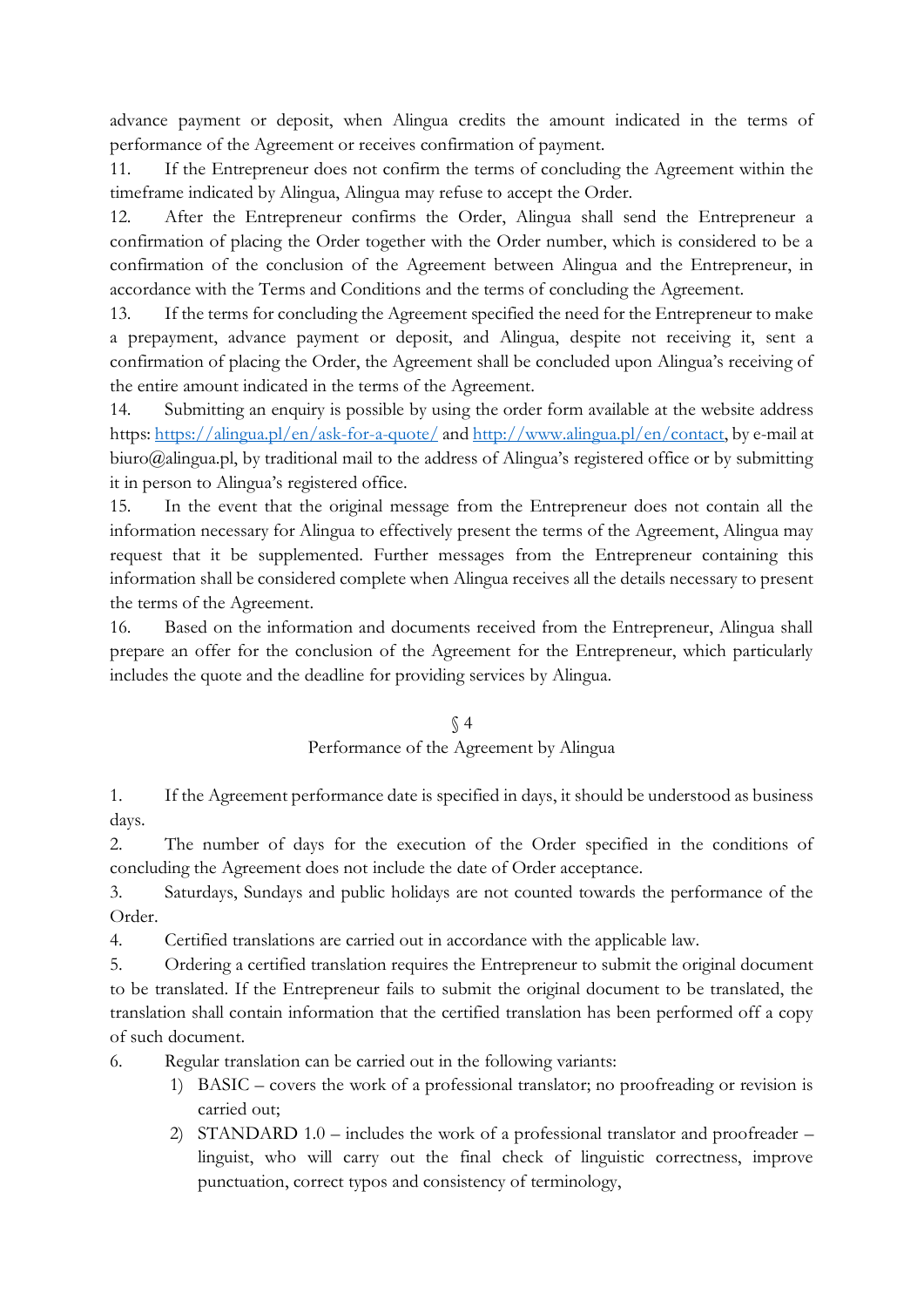- 3) STANDARD 2.0 includes service by a professional translator, as well as an additional editing and localisation made by a target language native speaker,
- 4) SELECT includes service by a professional translator and proofreader, as well as an additional editing and localisation made by a target language native speaker; if the order concerns a technical text (e.g. a user's manual), the native speaker is replaced by a second translator – reviewer, who verifies the correctness of the terminology used.

7. Detailed information on the principles and costs of implementing the Order under a given variant shall be provided upon submitting the terms of the Agreement.

8. When it comes to deadlines, translations will be considered:

1) express translations – where an order is submitted on the day of submitting the enquiry or the next day, or if the number of pages to be translated, taking into account the agreed time of translation, is over 10 pages per day (hereinafter: "Express Translations"),

2) accelerated translations – where an order is submitted on the day of submitting the enquiry or the next day, or if the number of pages to be translated, taking into account the agreed time of translation, is between 6 and 10 pages per day (hereinafter: "Accelerated Translations").

9. A "page" means:

1) 1125 characters including spaces – for certified translations,

2) 1800 characters including spaces – for other translations.

10. Unless otherwise agreed with the Entrepreneur in the Order, Alingua shall translate 5 standard pages within 1 business day.

11. The translation can be provided to the Entrepreneur:

- 1) by e-mail, to the address provided by the Customer;
- 2) by traditional mail (by regular or priority registered mail);
- 3) by courier;
- 4) in person at Alingua's registered office, at the agreed time, during Alingua's working hours.

12. Where a document resulting from the implementation of the Agreement is sent by mail or by courier, the day on which the Entrepreneur receives access to the text in electronic form is the day on which Alingua has fulfilled the Agreement.

13. The possibility of sending documents by courier is limited to carriers whom Alingua cooperates with.

14. Alingua is not responsible for late delivery of parcels by the Polish Post and courier companies. Delay in the delivery of the parcel (translated text) to the addressee may not affect the agreed payment date to Alingua.

15. The method of delivering documents to the Entrepreneur should be indicated by the Entrepreneur. If the method of delivery is not indicated, it is assumed that Alingua may deliver the documents by electronic means, courier or traditional mail.

16. It is prohibited for the Entrepreneur to provide Alingua any illegal content.

17. All content provided to Alingua by the Entrepreneur is protected against unauthorised access by third parties.

18. Documents delivered to Alingua for translation are handed over to the Entrepreneur upon receipt of the translation. If, for any reason, the documents constituting the basis for the translation are not collected by the Entrepreneur, the period of storing the documents, including those containing personal data collected by Alingua in connection with the translation, is 4 years from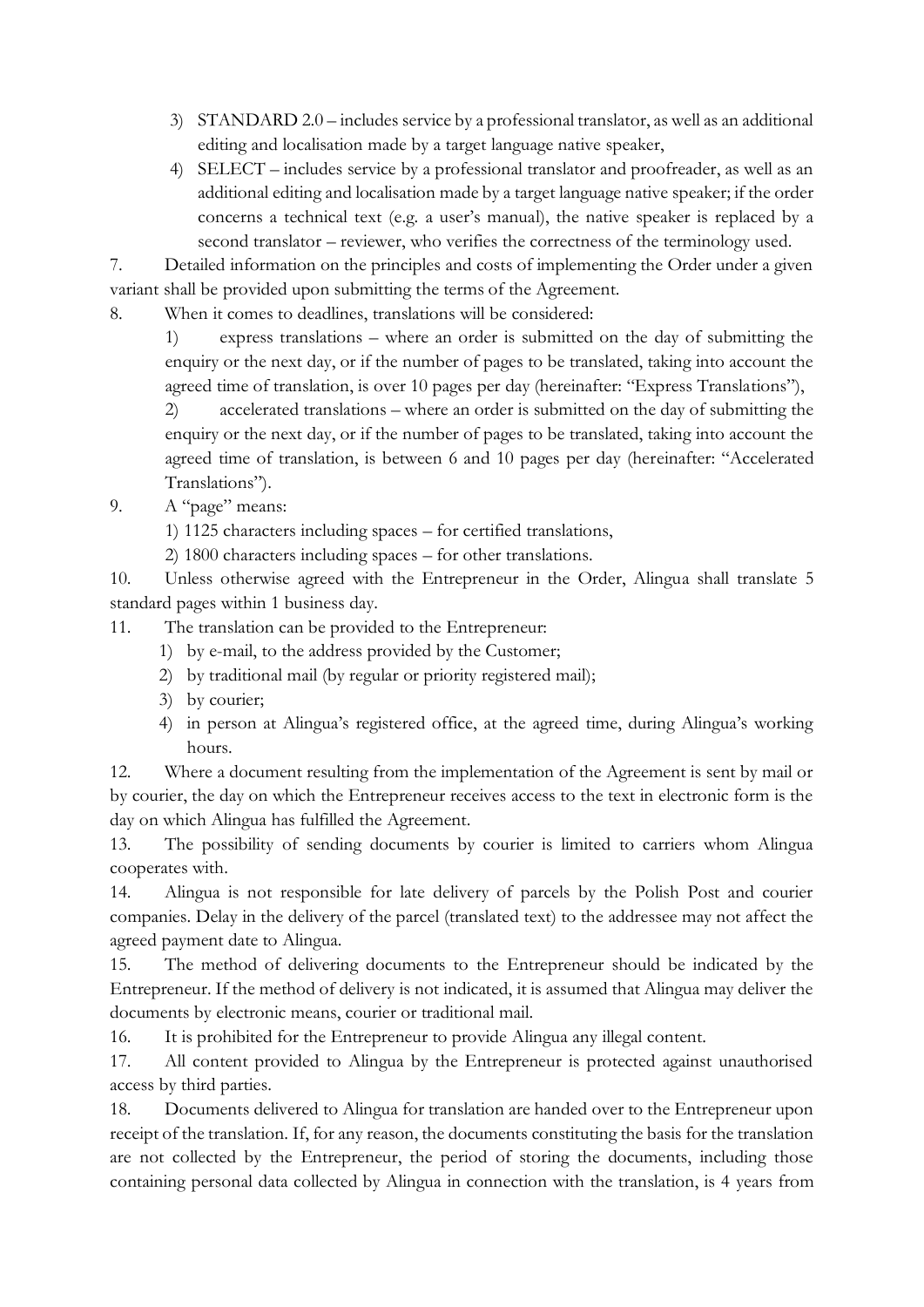the end of the calendar year in which the data was collected. After this period, personal data shall be deleted, unless further processing is necessary for the protection of rights or pursuing claims by Alingua or as a result from another legal obligation.

19. If the Entrepreneur provides a non-editable file (photo, pdf file), the free service includes the preparation of files in Microsoft Word format, without maintaining the graphic design.

20. If the Entrepreneur wants to receive a file with an exact graphic representation, they shall receive an individual DTP service quote.

21. In the case of consecutive and simultaneous interpreting, the settlement unit is an hour or a translation block (4 hours). The price of the service and information on how the settlement shall be made shall be included in the Order quote.

22. If the duration of interpreting in one day is longer than 8 hours, the additional hours are priced individually with the Entrepreneur. Information on the cost of additional hours shall be determined before the service is provided. Interpreting performed on public holidays is also priced individually, and the information about the price of such a service shall be provided to the Entrepreneur before the service is provided.

23. The working time of the interpreter shall be counted from the time for which they were appointed and reported at the place where the ordered interpreting is to be performed, until the end of the interpreting as indicated by the Entrepreneur.

24. If interpreting is to be performed outside the interpreter's place of residence, the Entrepreneur is obliged to provide or cover additional costs, i.e. the costs of accommodation, the interpreter's travel costs and the costs of the interpreter's availability. The time spent by the interpreter to travel to the place indicated by the Entrepreneur is subject to a fee in the amount of 50% of the interpreter's remuneration for an hour of providing services on a given day and place of service provision.

25. When placing an order for interpretation, the Entrepreneur is obliged to provide all available materials at their disposal, e.g. presentations, lists of specific concepts related to a given topic. The Entrepreneur is also obliged to provide all the required personal protective equipment for the Alingua interpreter at the place where the service is to be provided, e.g. a helmet, special clothing.

26. In the case of interpreting done online or by means of remote communication, the Entrepreneur shall provide Alingua in due time with all the information regarding the hardware and technical requirements for the performance of the service.

27. If the interpretation is done via a commercial program, the Entrepreneur is obliged to provide the license to Alingua's interpreter.

28. If the duration of the translation is one business day or less, the Entrepreneur is obliged to cancel such translation no later than 24 hours before the date of the service. If the translation is cancelled at a later date, the Entrepreneur shall cover 50% of the agreed costs of the Order. If the withdrawal took place on the day the service was provided, the Entrepreneur shall cover 100% of the agreed costs.

29. If the duration of the translation is more than one business day, the Entrepreneur is obliged to cancel such an Order no later than 5 business days before the service is provided. If the translation is cancelled later than within 5 working days, the Entrepreneur shall cover 50% of the agreed costs of the Order.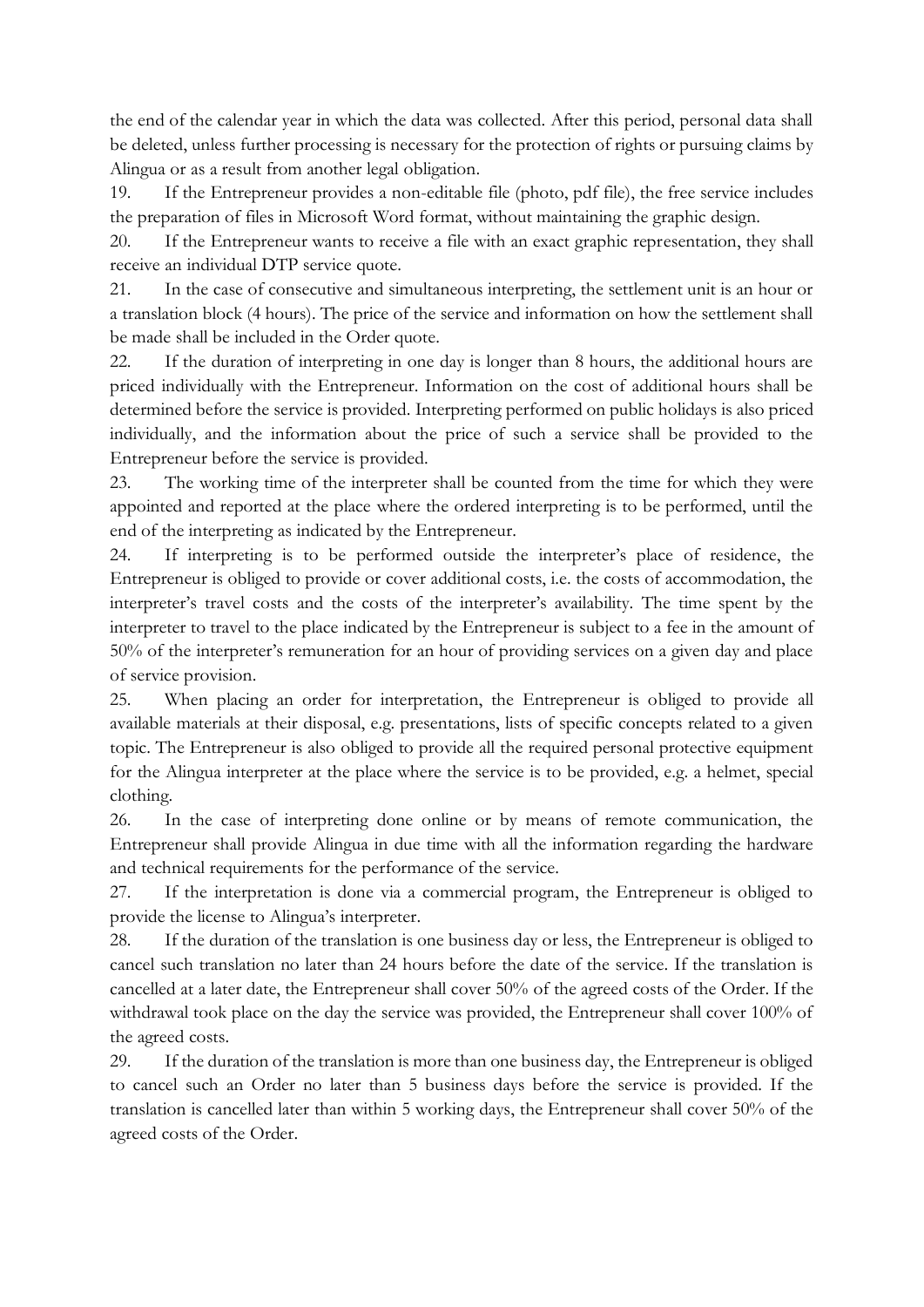30. Interpreting is only cancelled in writing and should include, in particular, the Order number and authorisation to submit a declaration of cancellation of the Order on behalf of the Entrepreneur.

31. The Entrepreneur may cancel a written translation at any stage of its duration, but is obliged to cover the costs of the translation that was performed by an Alingua translator until the Order was cancelled.

32. Translation is only cancelled in writing and should include, in particular, the Order number and authorisation to submit a declaration of cancellation of the Order on behalf of the Entrepreneur.

> § 5 Agreement fee and total costs of the Agreement

1. Unless expressly provided for in the Terms of Service, the amount of Alingua's remuneration indicated therein includes the preparation of one copy of the translation or another document. The remuneration for subsequent copies (in the case of certified translations) is 50% of the remuneration for rendering the Order as a result of which the document was developed.

2. In the case of non-certified translations, the size of the translation is rounded up to 0.5 standard page, and in the case of certified translations – to 1 standard page.

3. The remuneration shall be increased particularly by shipping costs, specified as:

1) in the case of sending by Poczta Polska – according to the current price list of Poczta Polska;

2) if sent by courier - in accordance with the price list of the company providing courier services.

4. The Entrepreneur pays the amount due via bank transfer to the bank account number provided in the VAT invoice or in PROFORMA invoice.

5. The performed translation, including proprietary and personal copyrights, shall remain the property of Alingua until the full amount due is paid by the Entrepreneur. Along with the payment, the Entrepreneur acquires property copyrights.

#### § 6 Alingua's Responsibility

1. Alingua is not liable for substantive errors in translation resulting from ambiguities or errors in the original text.

2. Alingua is not responsible for the improper quality and timeliness of services, or interruptions and delays in the provision of services resulting from reasons beyond its control, such as force majeure, technical issues e.g. computer equipment failures, failures in Internet and telephone connections, power outages, delays caused by the Polish Post or courier companies, destruction of documents by the post, etc..

3. Alingua's liability for damages does not include errors in Express Translations and Accelerated Translations. The Entrepreneur ordering Express Translation or Accelerated Translation accepts the risk of translation errors occurring.

4. The translation service does not include any interference in the substantive layer of the text. If the materials provided for translation contain errors or inconsistencies (including terms used in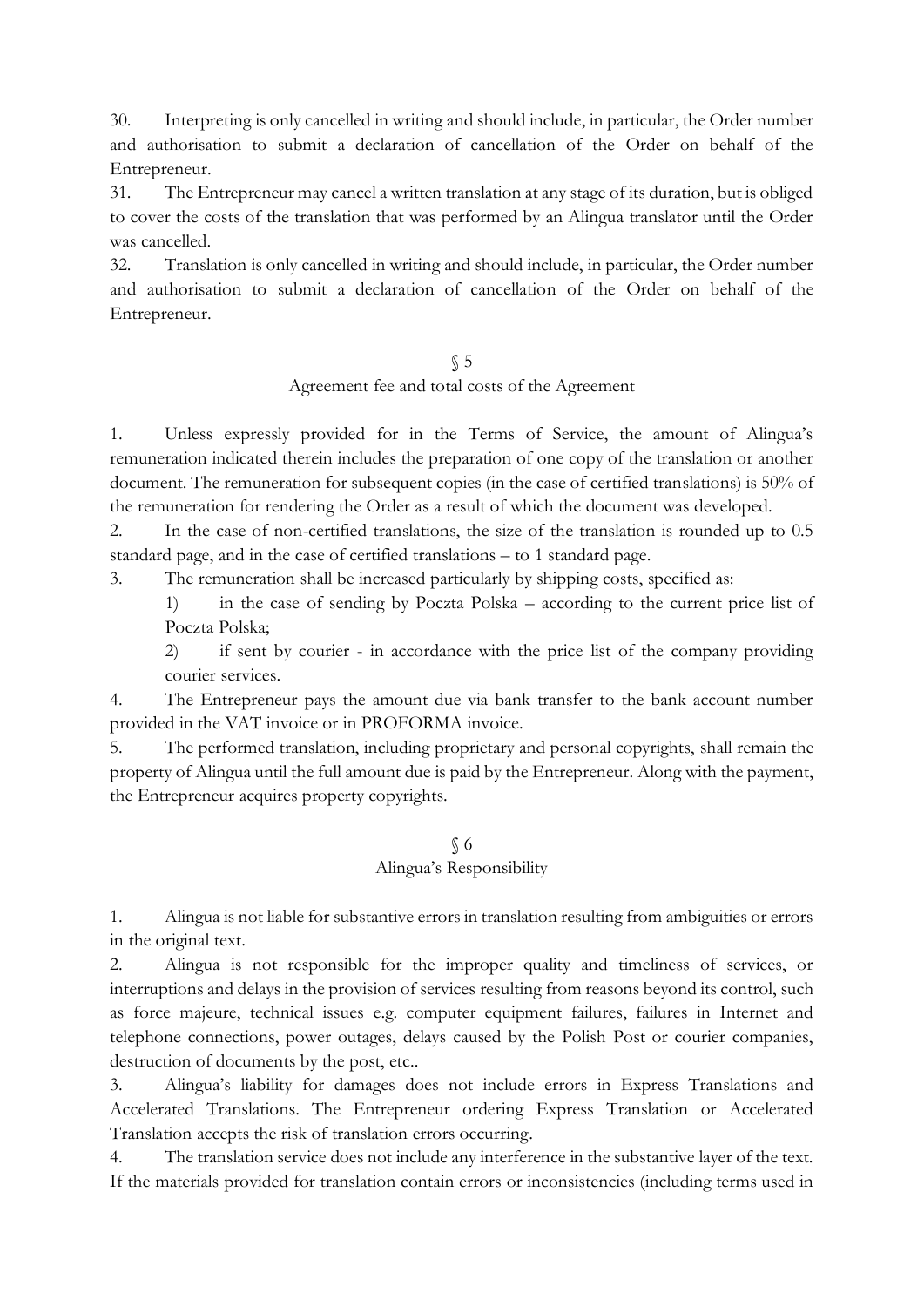a manner inconsistent with the context of their use), Alingua shall present a translation in accordance with the principles of art, made only on the basis of source documents.

## § 7

#### **Complaints**

1. The Entrepreneur is obliged to check the compliance of the translation with the materials delivered to Alingua before paying the amount due and before making it available to third parties. Using the translation in any way before payment shall be considered as the Entrepreneur's accepting the translation text without reservation.

2. The Entrepreneur has the right to lodge a complaint regarding the service rendered up to 14 days after its performance. Complaints submitted after this date shall be handled by Alingua for a fee at a rate of 50% of the rate for the given type of service.

3. If the complaint is considered legitimate, Alingua is obliged to remove any translation defects immediately and free of charge, although within a timeframe enabling proper consideration. Alingua reserves the sole right to amend the text subject to the complaint.

4. Alingua is not liable for translation errors in the BASIC option, which do not include verification or proofreading. The Entrepreneur placing an Order to carry out the work in the BASIC option, which only includes the OCR service and translation, accepts the risk of errors in this type of translation.

5. Filing a complaint does not constitute grounds for refusing to pay for the translation, nor can it reduce or delay this payment in any way.

6. The amount of compensation for all damages related to the performance of the Order by Alingua is limited to the net remuneration (excluding VAT) due to Alingua for the performance of said Order. Alingua shall not be responsible for the Entrepreneur's lost profits.

7. The complaint may be submitted in the following way:

1) in person at the Alingua registered office,

2) via traditional mail to the address of Alingua's registered office,

3) by e-mail to the address biuro@alingua.pl.

8. The complaint should include:

1) Entrepreneur's details, including contact details: contact telephone number, e-mail address or correspondence address with an indication of the person submitting the complaint and their signature and a document indicating the authorisation to act on behalf of the Entrepreneur,

2) a detailed description of the Entrepreneur's reservations, with specific indications of errors and their justification (the Entrepreneur's comments can also be clearly marked in the text of the translation, along with indications of the alleged errors, e.g. with selected parts of the text. Comments should be specific and accurate, and should relate to errors arising solely through the translator's fault.

9. Terminological corrections may not constitute the basis for a complaint, provided that, prior to the commencement of the translation, the Entrepreneur provided Alingua with a glossary.

10. The deadline for considering the complaint is 21 days.